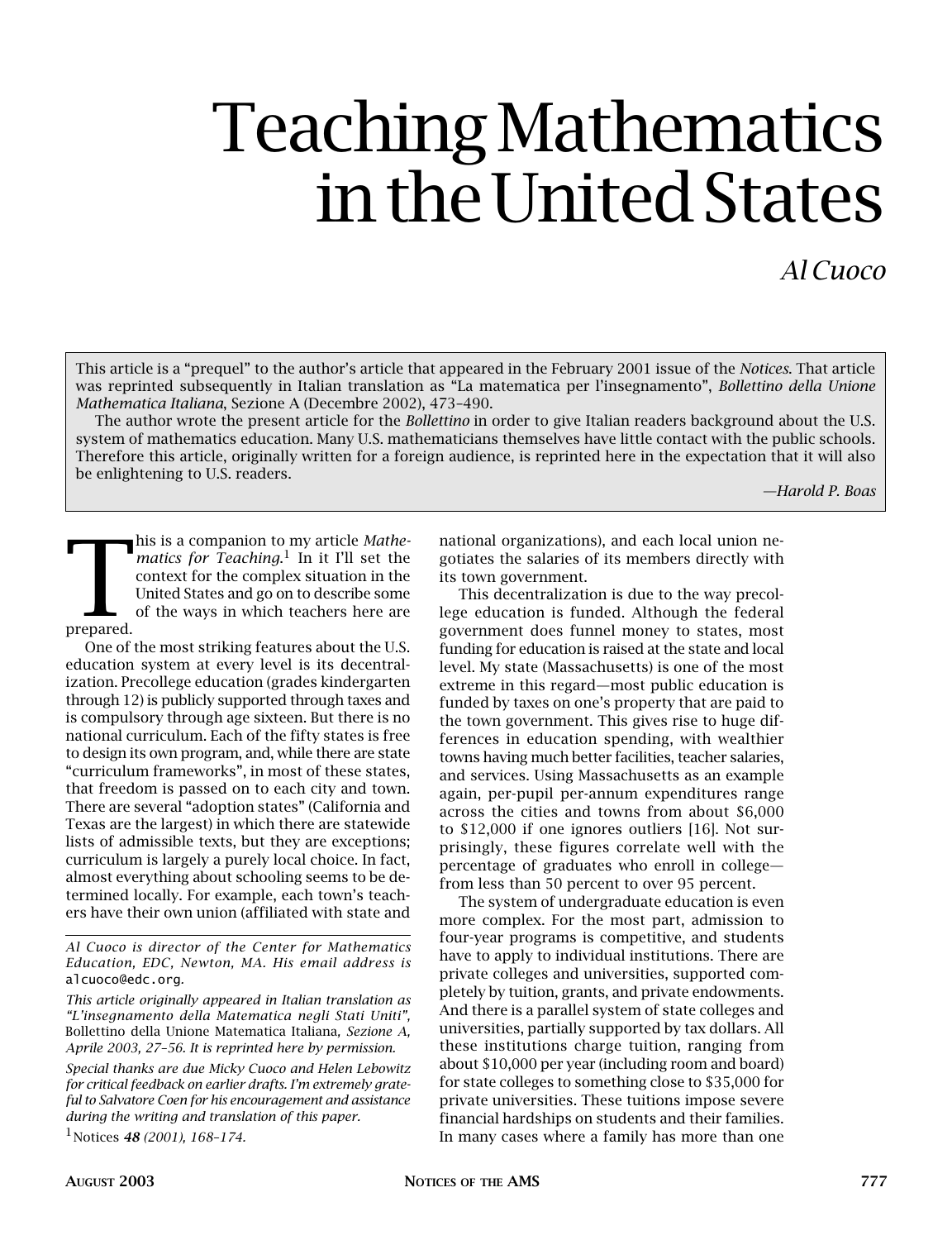college-age student, tuition and fees exceed the family's annual income. As a result, there is a vast array of loan programs and scholarships available for needy students. It is not uncommon for a student to graduate facing a \$50,000 debt for college loans.

In addition to four-year schools, there is a system of two-year colleges. These usually have open admission, are publicly supported, and attract a wide array of students: students who want preparation for a profession that does not require a four-year degree, students who need some developmental work before transferring to a four-year program, and students who simply cannot afford the expenses of a four-year college. Since most two-year colleges are not residential, tuition is per course, and that averages \$300 for a one-semester three-hour course. Many students who attend these schools also hold full-time jobs (more than a few support families), so even this tuition poses a hardship. An estimated 40 percent of teachers take some of their mathematics preparation at two-year schools [24].

Given this organizational patchwork, there is a surprising uniformity in American education. National forces, some of them having little to do with educational principles, tend to smooth out the irregularities of local control.

At the precollege level, one of these forces is the economics of textbook publishing. Publishers invest heavily in meeting the criteria of Texas, California, and other adoption states. As a result, the tables of contents in most major texts closely resemble the union of the curriculum frameworks in these key states. Because state curriculum frameworks have become essentially lists of specific and low-level topics to be covered (e.g., "combining fractions with unlike denominators"), mainstream commercial texts are a collection of loosely related chapters each treating one such topic. As one moves up the grades, the effects of this topicdriven design principle compound. By the time one reaches the fourth year of high school, we find 18-chapter, 700-page compendia of topics that range from triangle trigonometry to data analysis to complex numbers. The de facto national curriculum therefore consists of locally chosen subsets of topics from these texts.

Economic and social forces have, in other ways, always played an important role in public precollege education in this country [1]. On the one hand, working-class parents see schooling for their children as "the great equalizer" and education as a ticket to upward mobility in American society. On the other hand, there are subtle but substantial forces on schools to act as enculturation mechanisms (building "good citizenship"), to maintain economic inequity among various classes, and to produce graduates who fit into a work force

that is based on hierarchy. This tension plays out in American classrooms every day: on the one hand, teachers work very hard to help their students become creative thinkers and problem solvers and to build their skills and their self-confidence. On the other hand, a great deal of time is spent ensuring that students learn to submit to authority and to obey an elaborate system of school rules that governs everything from punctuality to personal attire to when one can go to the lavatory.

An extremely potent smoothing force has taken root over the past decade. It is a phenomenon that might be more common in other countries than it has previously been here: the high-stakes exam. Taxpayers, through elected officials, are demanding accountability on the part of what they see as autonomous school departments. So all over the country students are required to pass certain exams before they can move on to the next level of schooling. Typically, there are three such exams in each discipline. In Massachusetts the mathematics exams are given at the fourth, eighth, and tenth grades. Students who do not pass the tenth-grade exam will not graduate from high school until they do pass it. What may be unusual in the U.S. system is that, true to the spirit of local control, every state makes up its own set of "standards" (usually lists of topics that will be tested at each grade; see [2] for a critique of these documents) and designs its own exams. Proponents of various particular educational philosophies are therefore lobbying in different states to gain influence over those who are in control of the standards and exams. Teachers are under enormous pressure to prepare their students to pass these exams. Students who fail the exams are put into "test-prep" classes that concentrate on the fine points of taking tests. Scores are published in the newspapers, schools are judged by the percentage of students who pass the tests, and the scores of a town's school system have an impact on the real estate values in that town: property values go up in districts with high scores (so they end up with even more resources to spend on education), and underperforming schools experience a drop in real estate values and hence a decline in the tax revenue that can be used to support education.<sup>2</sup>

Finally, many professional societies are filling the void left by the absence of an official national curriculum. In 1989, in response to a growing dissatisfaction among mathematics teachers in the U.S., the National Council of Teachers of Mathematics

<sup>2</sup>*Added in May 2003. New federal legislation (the "No Child Left Behind Act") has strengthened both traditions of local control and high-stakes accountability: more of the federal education budget is being distributed to individual states, and in return states are being required to greatly increase their testing programs and to provide (quantitative) evidence of success for funded programs.*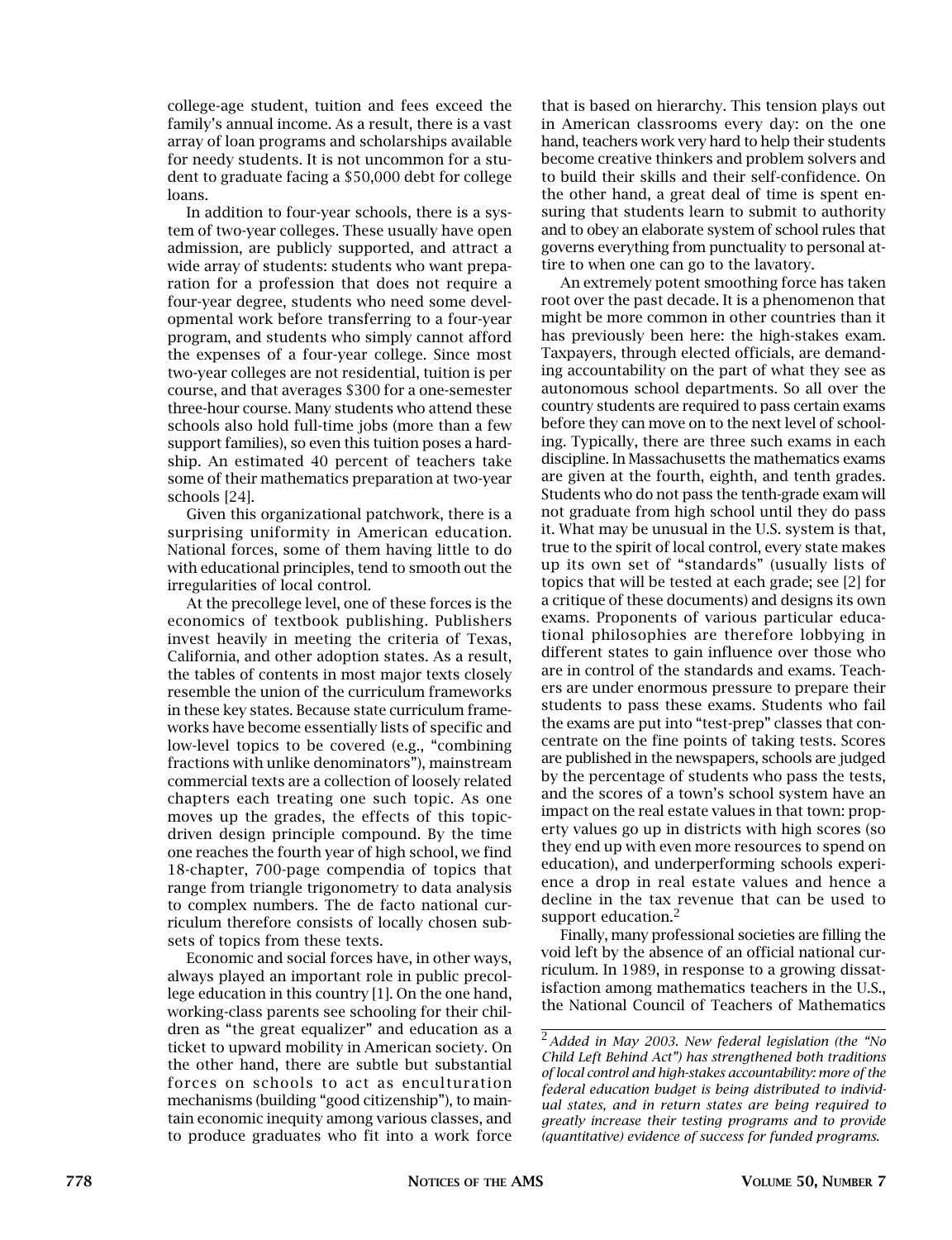(NCTM) published its *Curriculum and Evaluation Standards* [20]. While not a curriculum, this publication called for more student-centered, activitybased programs for children and a diminished emphasis on rote memorization and technical drill. The *Standards* spurred an enormous amount of activity in curriculum development, in teacher preparation, and in professional development programs for practicing teachers, and it became the model for state frameworks and standards. The National Science Foundation (NSF) invested heavily in innovative curricula that gave specificity to the NCTM *Standards*. The *Standards* also spurred a substantial backlash to some of the more extreme interpretations of the report; more about this in the section on politics. A recent and extensive revision [21] attempts to fine-tune some of the recommendations and address some of the excesses that were carried out in the name of the original.

The American Mathematical Association of Two-Year Colleges produced a similar set of guidelines [3], and the Conference Board of the Mathematical Sciences, an umbrella organization for sixteen professional societies, has just published a set of recommendations [4] for the mathematical preparation of teachers. We will look more carefully at that in the section on teacher preparation.

Even though there is no national curriculum, federal agencies, especially the National Science Foundation and the U.S. Department of Education, are heavily involved in improving mathematics education across the country. NSF supports the development of curricula, professional development programs for practicing teachers, and innovations at the teacher-preparation level, and it is especially interested in increasing the mathematical competence of the teaching profession. Both agencies fund research aimed at finding more effective teaching methods and at obtaining better understanding of how young students come to understand mathematics.

So, overlaid on the collage of local decision making and control is a web of forces that tend to blur distinctions and to make the *effect* of education fairly uniform. That is why, for example, in *Mathematics for Teaching* I can point to what seem to be pervasive phenomena in the mathematics classrooms of teachers who, on the surface, seem to have had preparations that are quite varied. In the following sections I will elaborate a bit more on these similarities, especially as they pertain to mathematics teaching and teacher preparation.

It goes without saying that what follows is just the perspective of one person, clouded by a rather idiosyncratic (and therefore, by the above remarks, rather typical) indoctrination into mathematics education. Other perspectives abound (see [9], for example).

#### The Profession

The structures and forces described in the previous section tend to shape the teaching profession in several ways. In this section I will concentrate on teaching at the high school (grades 9–12) level, because that is the level with which I am most familiar.

The tradition of local funding for education has a direct impact on teachers' working conditions and salaries. With notable exceptions (in wealthy suburbs), starting mathematics teachers can expect to earn 50–75 percent of the starting salaries for the other professions that attract mathematics majors. Salary increments are a function of both years

on the job and postgraduate courses. These postgraduate increments are for any kind of course taken, and a whole industry has grown up that provides teachers with convenient workshops, day-long seminars, or weekend courses that advance them on the salary scale. These courses vary wildly in quality and intensity, and they are often devoted to teaching techniques, use of technology, or classroom management. The professional development courses in mathematics that I describe in

*Most public education is funded by taxes on one's property that are paid to the town government. This gives rise to huge differences in education spending.*

*Mathematics for Teaching* are among the rare exceptions to this statement.

In Massachusetts yearly salary increments are negotiated between the local unions and the local school boards, so they have to compete with similar negotiations with other unions and with the local operating budget and tax base, both of which are constrained by law (in Massachusetts a town's budget cannot increase more than 2.5 percent per year without a very-difficult-to-obtain "override"). It is not uncommon for negotiations to produce no raise at all for several years in a row.

A typical school day starts between 7:00 and 8:00 a.m. and runs through midafternoon. Teachers teach four to six classes each day, usually in three or four different courses. Classes last almost an hour. In addition to their teaching duties, teachers usually spend one class a day "supervising" a study hall or a lunchroom and are given one "free" period to plan lessons and to grade papers. In most districts teachers are required to remain in the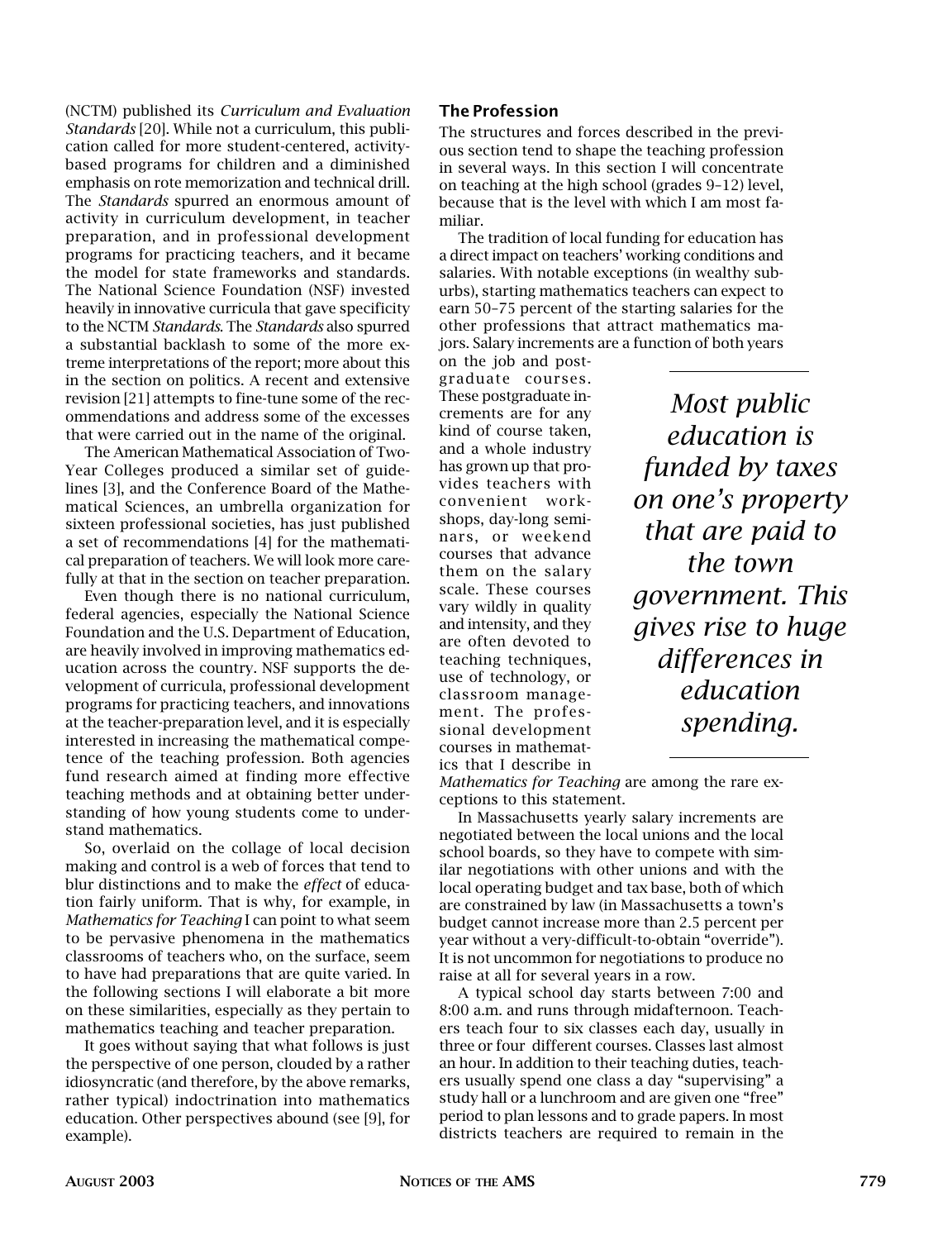school for the entire school day, even during their free periods. Typical class size is 25–35 students.

Many teachers have developed substantial expertise in the use of technology. There was a period in the 1980s when schools invested heavily in microcomputers, but the educational use of technology has become almost completely confined to the use of calculators: numerical calculators in early grades and scientific (graphing) calculators in later grades. A small percentage of teachers uses dynamic geometry environments, spreadsheets, statistical packages, and even computer algebra systems (CAS). But until these media are available on handheld devices (as several now are), their use in education will remain confined to a small number of enthusiasts. Most uses of these computational environments are as replacements for paper-andpencil calculations and, especially in the case of geometry, as a means for justifying conjectures. This poses a quandary for many teachers who question the usefulness of many topics they teach in light of the capabilities of mathematical software. This is especially true for the use of CAS technology. I have heard many teachers worry out loud that the existence of CAS environments on handheld devices makes a good deal of the current algebra curriculum obsolete. It is no coincidence that CAS technology has been slow to take root in high schools.

Although some schools use an "integrated" curriculum, the typical high school program still follows the American tradition of four courses: elementary algebra, geometry, advanced algebra, and "precalculus" (a mix of trigonometry, analytic geometry, and function graphing). Students who manage to start the sequence a year early can opt for a calculus course in their last year. Recent trends have infused some of the standard courses with statistics, probability, and combinatorics.

As uniform as this sounds, there is wide variation among schools and even within a school. The differences among schools can be related again to the financial resources communities are able and willing to devote to education. The differences within a school are another matter.

There is a widespread belief in the U.S. that the ability to succeed at mathematics is somehow an innate "all or nothing" affair: either you are destined to be a scientist, engineer, or mathematician or you will never be able to understand anything about mathematics. Young children who do not catch on to mathematics (typically arithmetic) at an early age are often deemed mathematically "slow" and are gradually moved into the group of students who "can't do math". By the time these students get to high school, many find themselves in the low tier of a tracking system that has as many as five different "ability levels" for each course. While the top few levels usually do a fine job preparing students for college (and even sometimes of giving them a glimpse of what mathematics is about), the lower levels are abysmal rehashes of elementary school low-level topics: the algebra is little more than drill in numerical and symbolic calculations, and the geometry is devoid of proof and consists mainly of vocabulary and practice applying area formulas. Many students in these tracks fail one of these courses and either have to repeat it or drop out of mathematics altogether.

Although students are placed in these low tracks for all kinds of reasons, children from dysfunctional families almost always end up here. These are precisely the students who feel most oppressed by the enculturation function of schools, and, with little support at home and no intellectual satisfaction from their courses, many act out and become difficult to control, a phenomenon that tends to spread outside the classroom. This is the underbelly of American education; it is a primary source of the disengagement from learning that affects too many adults, and it is a breeding ground for a great deal of the violence one reads about in American schools.

I am afraid I have painted a pretty bleak picture of the teaching situation in American high schools. In fact, low pay, oppressive workloads, rigid rules of behavior for students, and extensive sorting of students into tracks by no means exhaust the collection of challenges teachers face. I did not mention the low esteem in which much of the American public holds teachers (Mark Twain had a saying that is very popular in the U.S.: "Those who can, do; those who can't, teach"), nor did I discuss the fact that many teachers need to hold a second job (usually having nothing to do with education) in order to make ends meet. As I said in *Mathematics for Teaching*, while the mathematical preparation of teachers is essential to improving American mathematics education, it is in no way the only problem facing our schools, and in many ways it is not the most difficult one.

Nevertheless, there *is* an attraction to teaching for many of us. I know and work with hundreds of high school teachers, and the vast majority of them are extremely dedicated to their students and view their work as something very important. I have seen some pretty weak mathematics in classes I have visited, and I know a great many teachers who think that their primary job is to help students build "good" values and develop respect for authority, but I have seldom known a teacher who did not care about her students or work very hard to help them succeed.

And, oddly enough, some of the very things that make teaching in this country so frustrating contribute to the attraction of the profession. Let me cite one example from my own background. The administration in my school and the teachers in my department (in a working-class city outside Boston),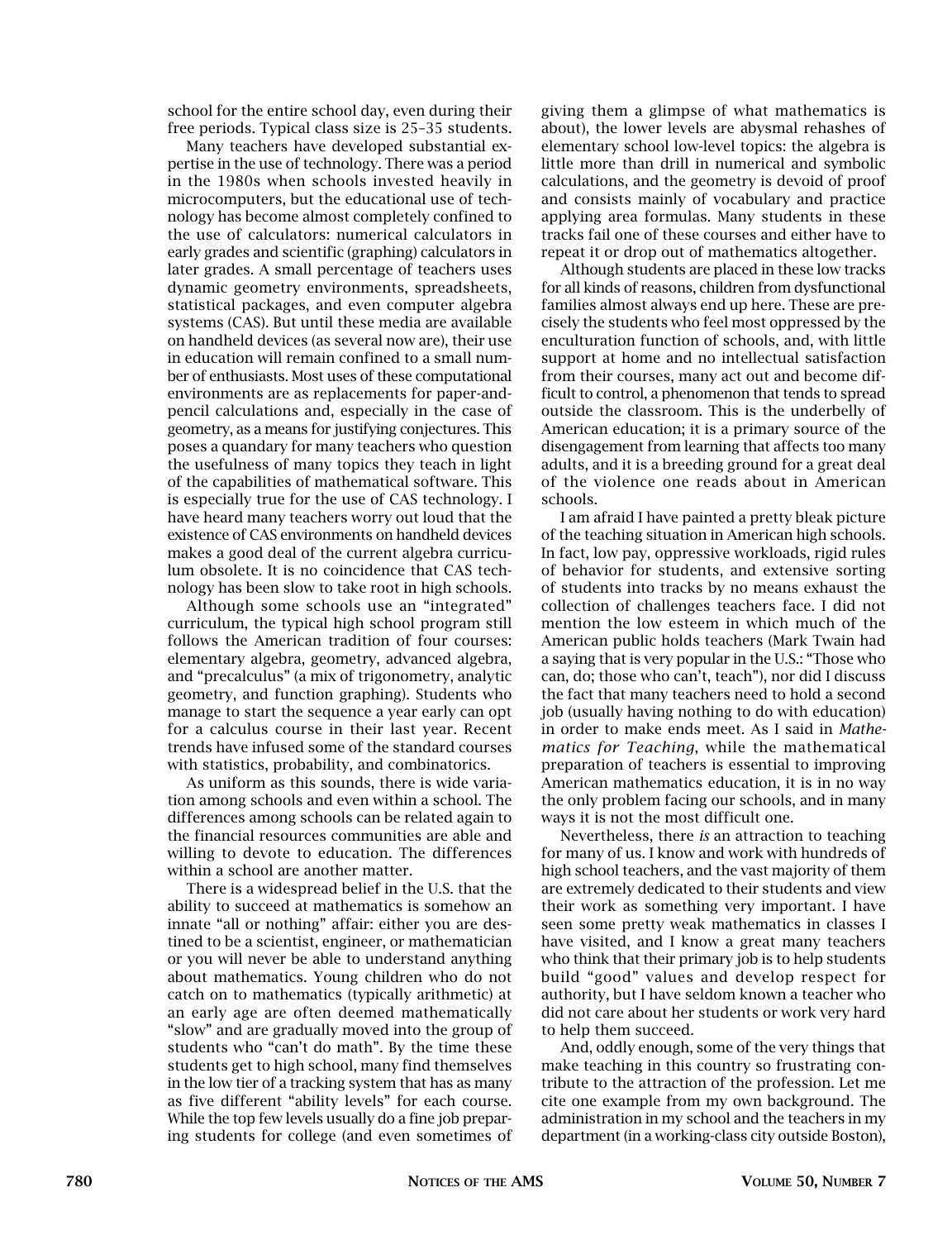in spite of wide differences in philosophies and values, were dedicated to the well-being and advancement of our students. By the time students in the bottom track of the system got to high school, there was little we could do to help them catch up so that they could take upper-level courses. But many of my colleagues and I found it extremely gratifying to work with these students. Because we had the trust of the administration and because, for the most part, we were not preparing these students for college, we could more or less do anything we wanted with them. So, many of the "low-level" courses at my high school turned into problem-solving experiences in which students designed and executed projects, often using the Logo computer language. It caused quite a shift in my approach to teaching when I realized that these students, the ones who "couldn't do math", were every bit as able to think in characteristically mathematical ways as students in my advanced courses. And although these students did not have the technical backgrounds necessary to advance in the usual curriculum, many did take more mathematics, and a few ended up in our advanced "independent study" elective. Furthermore, as my own mathematics education progressed, I began to see ways to circumvent the horrible texts that were dominant in the 1970s and 1980s, and I realized that while frontline research problems in mathematics are out of reach for most secondary students, many, if given the chance, are capable of understanding and using *methods* common among research mathematicians. This led to an approach to teaching and learning that kept me in the classroom for over twenty years and that has been the cornerstone of my subsequent work in education [7].

#### The Politics of Mathematics Education

If you have not been following the situation in the U.S., it may come as a surprise to hear that there is a furious debate here over the most effective ways to teach mathematics. Indeed, a Google search on "math wars" will turn up thousands of newspaper articles and websites arguing for or against this or that approach to teaching mathematics. Some of these involve interviews with eminent mathematicians or high government officials; others are written by parents, teachers, or business people. There have been television programs devoted to mathematics education, and on several occasions people have testified before Congress on the topic.

This math wars phenomenon is an extremely complex one; to do a good job of documenting and analyzing the events would take us too far afield (and such an account should be carried out by sociologists and anthropologists). As someone who feels part of several of the communities who are so angry with each other, let me give the briefest sketch of the landscape at a level of abstraction that will leave out many important details. The point that I want to make is that in the U.S., mathematicians and mathematics educators live in different worlds: they have different cultures, different standards of rigor, and even different languages for talking about mathematics and mathematics learning. At most universities, mathematics educators (people specializing in teacher preparation, epistemology, or curriculum design) are not part of the mathematics department; they belong to "schools of education", departments whose members are scholars in education first and disciplinary specialists second. And, at least for the past few years, significant numbers of people from these two cultures—mathematicians and mathematics educators—have been struggling to gain influence over each other and to wrest control of mathematics education in the U.S.

In the previous section I mentioned the poor curricula that were in place during the late 1970s and 1980s. These were in reaction to the excesses of the "new math" reform movement a decade earlier, a movement that was led by many prominent mathematicians and that tried to help children learn mathematics through deduction, logic, and mathematical structure. The emphasis in curriculum design was on logical precision, careful definitions, and polished presentations. In fact, there were some lasting benefits from the movement; the stylized caricatures of some of the most extreme aspects of the program mask the fact that there were some solid ideas here. But reaction to the curricula and philosophy grew into a movement that is sometimes called "back to basics", a slogan for an approach to mathematics that kept the topical organization and the vocabulary of the reform texts but eschewed abstraction and proof, emphasizing "basic skills". Far from basic, this approach evolved into a program full of arcane exercises that had little to do with basic skills or with mathematics. I can still find, in a very popular algebra book of that era, a page entitled

"Factoring 
$$
x^2 + bx + c
$$
; *c* Positive".

The page was filled with forty identical (and trivial) exercises. You can guess the title of the next page. Most high school classrooms followed a predictable format: the teacher would carefully work out an example of how to, say, add rational expressions. The students would try another similar example at their seats. The work would be checked, and then students would work on a practice set that continued on for homework that night.

By the mid 1980s the situation had gotten intolerable for teachers and students. Teachers (even those with weak mathematical preparation) were very uncomfortable with the technique-driven curriculum; students were dropping out of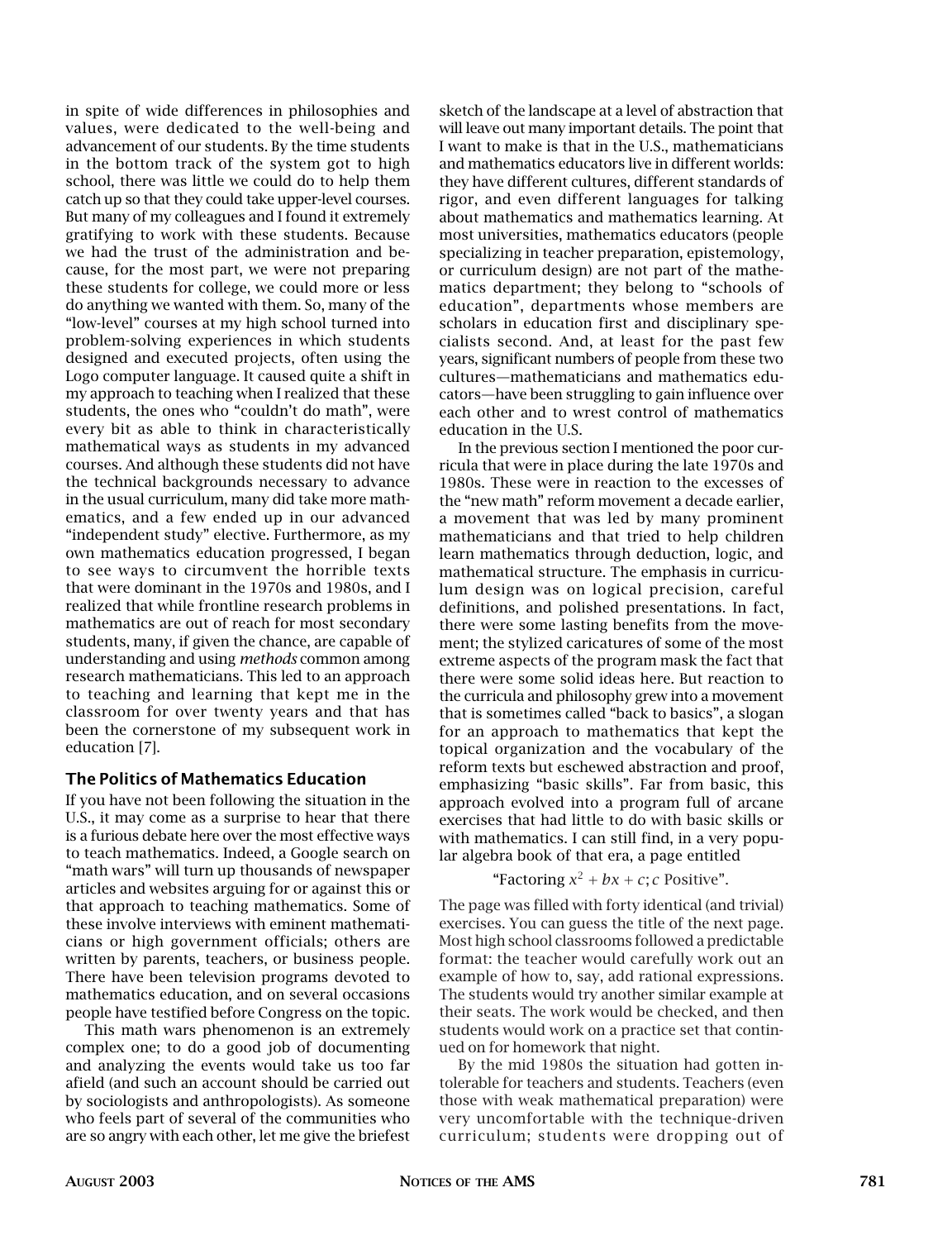mathematics, mainly from sheer boredom, and even those who stuck with it, taking four years of high school mathematics, had no sense for what the discipline is about or what it is for. Advances in technology were making obsolete most of what was in the curriculum: numerical and symbolic calculations for the sole purpose of arriving at answers to pointless exercises.

At the same time, a critical mass of education researchers was adopting a neo-Piagetian philosophy of learning ("constructivism") that held that learning takes place when (and only when) learners build mathematical ideas in their own minds through a process of reflective abstraction. A corollary of this philosophy is that the kind of rote drill in computational technique that had become the staple of precollege mathematics would never produce robust mathematical understanding. This dovetailed perfectly with the years of anecdotal evidence built up in the teaching profession, where every teacher told stories of students who could imitate and execute all the routines but had no idea how to use them. It also flew in the face of the common sense of many mathematicians who believe that mathematics is best learned by first setting solid foundations and then advancing via precise explanations and ample practice.

In 1989, after considerable feedback from teachers in the field, the National Council of Teachers of Mathematics produced its *Standards* documents. I am leaving out a great deal of detail here; the NCTM leadership, largely a group of volunteers, had been working on policy documents for at least a decade, trying to reform precollege mathematics education into something that was more meaningful for students. Emerging from the NCTM deliberations was a vision of classroom organization that looked quite different from the classical lecture and recitation model. A notion was evolving among educators that perhaps one *should not* teach in the way one was taught. It was common during these times to look back with disdain at the experiment of the new math as overly pedantic and even as a stifling influence on children's mathematical development; people mocked the "Bourbaki influence" on precollege education. For these and other complex reasons, resentment among educators for mathematicians (especially those with no experience in precollege education) was growing.3

The timing of the release of the NCTM *Standards* was perfect. Teachers had just graduated a generation of students that was baffled by mathematics. Teachers saw this document—one that called for emphases on sense making, on looking at the utility

of mathematics in other fields, on listening to and taking seriously students' ideas, and on reasoning and communication—as something that was speaking for *them*, telling people outside education that things had to change.

No one could have predicted what would happen over the next few years, and although hindsight provides some explanations, I still find much of it quite amazing. The different cultures of mathematics and mathematics education supported completely different interpretations of the same recommendations (and even sometimes of the same word). The "vertical disconnect" between the mathematics of the undergraduate and precollege curricula that I describe in *Mathematics for Teaching* contributed to some strange developments: given the license to downplay the silly treatment of topics in many texts and having never experienced, as part of undergraduate studies, the central position of school topics in the larger mathematical landscape, some teachers and educators proposed to stop children from memorizing multiplication facts, to eliminate the study of computational algorithms (some people even called them "dangerous"), to avoid the quadratic formula at all costs, to eliminate the study of conic sections, and to move algebra away from the study of formal calculations and toward the study of continuous variation. Of course, none of these was an explicit recommendation of the *Standards*, but the gates seemed to open for all kinds of recommendations, especially those advocating the abandonment of technical fluency and memorization, all in the name of reform.

As just one example, look at the role of proof in precollege mathematics. For mathematicians, the activity of constructing a proof is a research technique. In school mathematics, especially during the 1980s, deduction had nothing to do with discovery, insight, or experiment. Indeed, proof was taught and practiced almost exclusively in the yearlong geometry course as a *post-facto* ritual for establishing facts, most of which seemed obvious in the first place. In an attempt to help students construct stylized proofs of already established facts, texts and curricula encouraged the organization of statements and reasons in a two-column format (statements in one column, reasons in the other). This device had been used in the U.S. for decades, but it gradually evolved from a system for organizing one's work to a method for *constructing* proofs. This seems to be a recurring pattern in U.S. education (due again, in part, to the vertical disconnect and to the way university courses are organized): the way results and insights are *presented* becomes identical with how they allegedly are *conceived*. When "writing" a proof, many students in geometry would write the "given" on the top line of a two-column set-up (called a "T-bar

<sup>3</sup>*At the 1988 ICME in Budapest, I attended a long talk given by a prominent education researcher, who opened with "We're finally getting the arrogant mathematicians out of education."*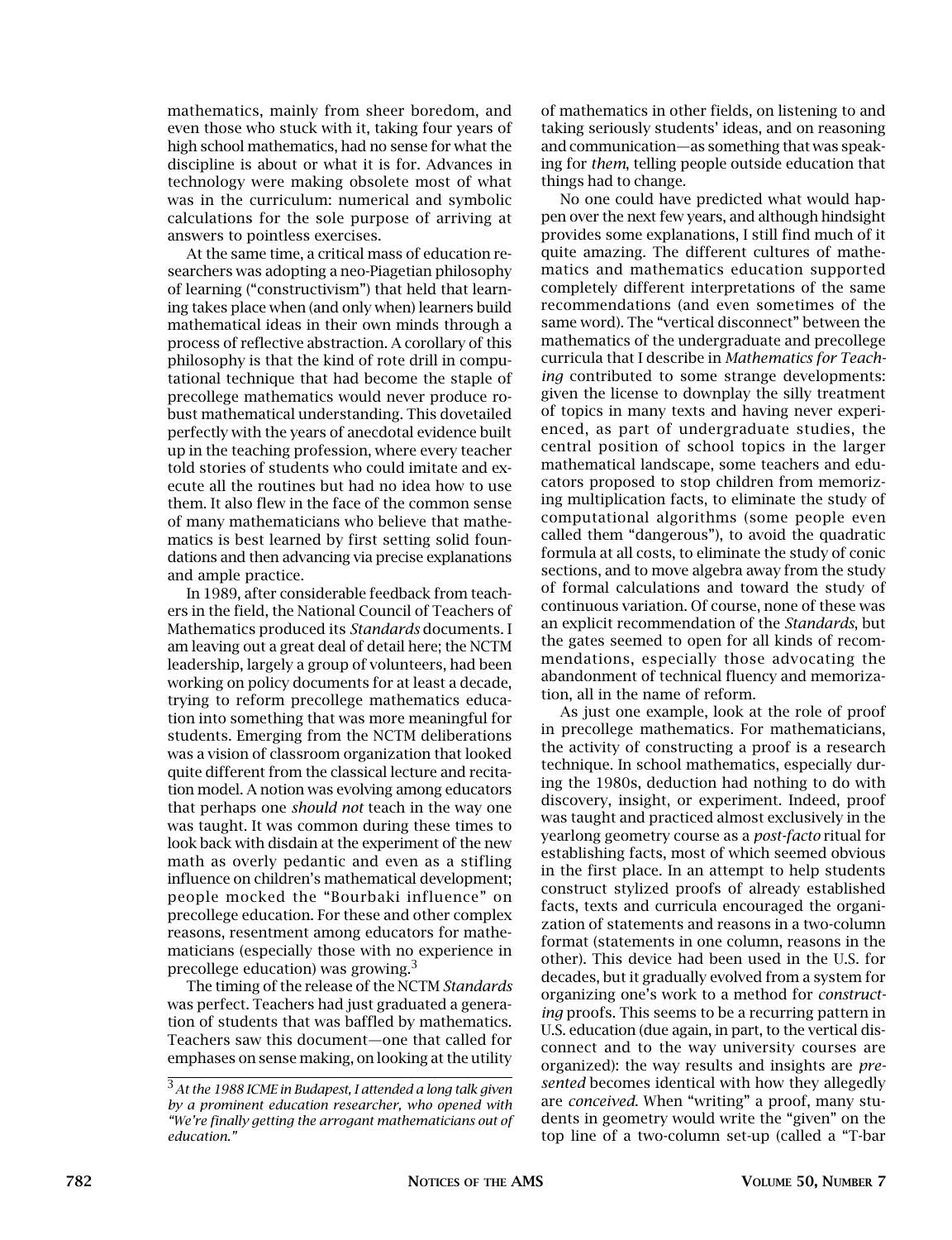template" by many teachers), write what they were told to prove on the bottom statement line, put "Side-Angle-Side" or "Corresponding Parts of Congruent Triangles Are Congruent" beside it as a reason (usually one of these was right), and fill in the rest with random statements and reasons, hoping for the best.

So when the 1989 *Standards* called for reduced attention to the two-column proof and increased emphasis on developing the skills needed to write proofs and to record the results of deductive arguments in an understandable narrative form, many of us applauded. But within months I began hearing people in education claim that proof was an obsolete topic for school geometry, especially

since geometry software experiments provided such convincing evidence. More than a few teachers were saying, "We don't do proofs anymore." Proof had already been eliminated from the low tracks of geometry; it was now about to disappear at every level.

This infuriated many mathematicians. And the story was the same with algebraic and numerical calculations, factoring to solve equations, plotting points by hand, establishing trigonometric identities, completing the square, and a host of other topics. The "reform movement", as it had become known, called for reduced attention to how these topics

had been corrupted in school mathematics. Because these corruptions had *become* the topics in the minds of many (the vertical disconnect again), these statements were interpreted as calls to eliminate the topics themselves. And what was heard by those not familiar with schools and education, being completely oblivious to the existence of the corruptions, was a call for the gutting of a great deal of core mathematics from the precollege curriculum.

Several prominent mathematicians mobilized to stop what they saw as the demise of mathematics in K–12 education, and they did this with the tools that mathematicians know best: piercing arguments that tore apart the "reduced emphasis" recommendations by showing how the topics that were allegedly on the chopping block were prerequisites for further study in mathematics, science, and engineering. This piqued the attention of many parents, who wanted no part of programs that put their children at a disadvantage for getting into college or succeeding in advanced courses. There were

*I have seldom known a teacher who did not care about her students or work very hard to help them succeed.*

also searing attacks on mathematics educators, pointing out mathematical errors and misunderstandings in published articles and poking fun at the language used by education researchers to describe their work. Educators replied in kind, mocking naïve public statements about education made by mathematicians.

This acrimony has existed for close to a decade, and, like other conflicts of this type, as it matures the public pronouncements get less strident and more conciliatory. The authors of the revised *Standards* [21] went to great lengths to include professional organizations such as the AMS and the MAA (Mathematical Association of America), as well as individual mathematicians, in the revision.

> Most mathematicians now realize that mathematical expertise is a necessary but not sufficient prerequisite for quality teaching and that teachers and educators have important expertise to offer the effort to improve mathematics education. Conversely, published reports on teaching and learning [4], [8], [14], [17], [18], [19] and guidelines for federally funded professional development programs for teachers place a great deal of emphasis on the importance of content knowledge for teachers. An especially hopeful development is a consensus document for K–8 mathematics [23], written by a team of mathematicians, educators, and teachers, that shows in a concrete way how the exper-

tise distributed across the entire mathematics community can be synthesized in extremely effective ways.

But in private I still hear a great deal of distrust and dislike on all sides. I worry that the fight has become an end in itself. If I am right, the real casualties of the math wars will be another generation of students that will be subjected to the kind of mathematical nonsense that can only be fixed if the adults who know how to fix it stop arguing.

#### Teacher Preparation

The previous two sections describe some of the forces influencing U.S. precollege education. These same forces exert influence over the programs at universities that prepare teachers. In this section I will describe how some of these forces play out. Again, I will restrict myself to the preparation and professional development of high school teachers. For a description of and recommendations for teacher preparation programs in grades K–8, see [4], [13], [23], [24], [25].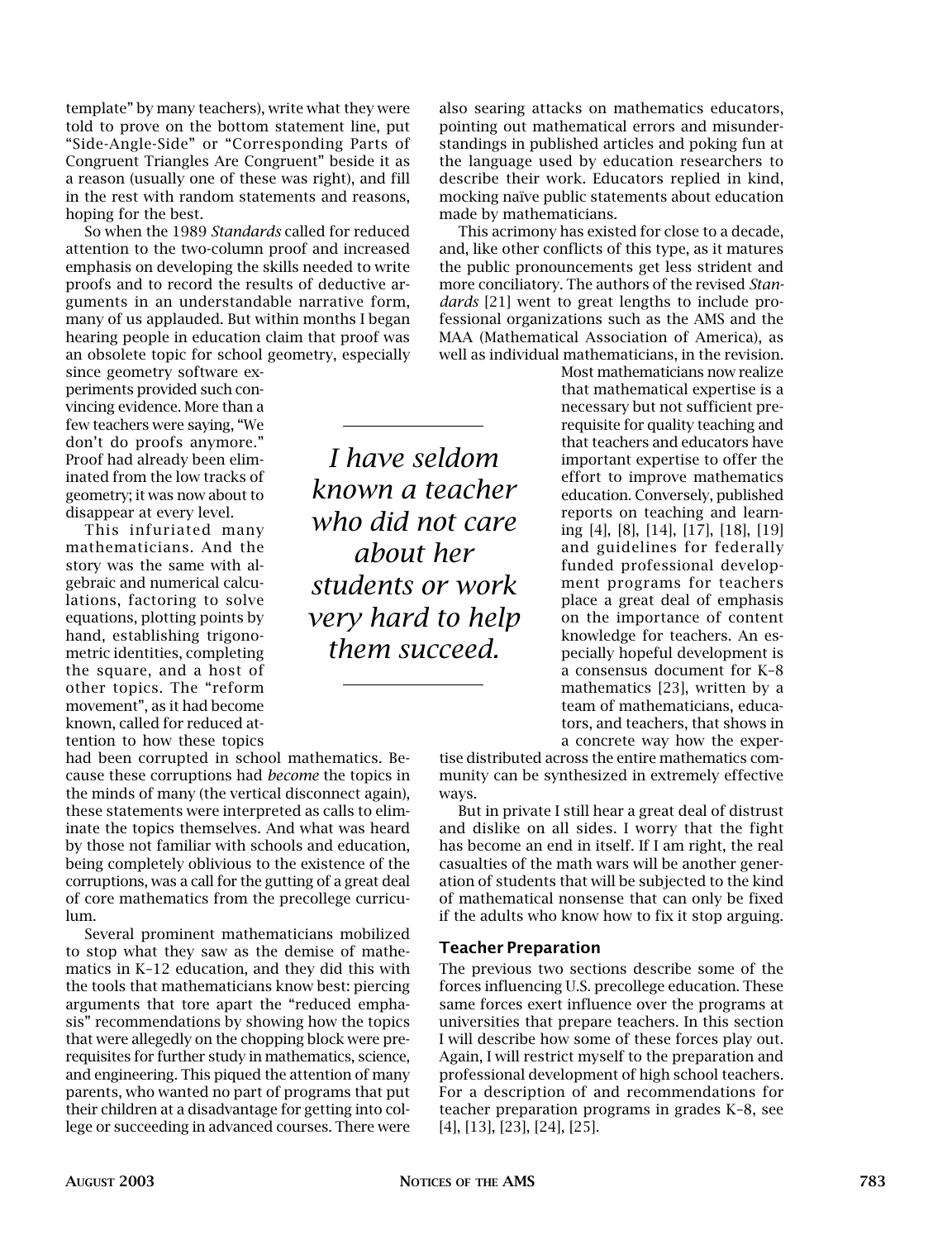Most states require that high school teachers meet certain formal certification requirements. True to the topic-driven curriculum, these requirements amount to a list of courses to be taken: the equivalent of an undergraduate major in mathematics (35–40 semester hours of mathematics courses) combined with several courses in education.

The mathematics courses are usually not designed specifically for prospective teachers. This is not necessarily a drawback: there are many benefits to studying mathematics for its own sake, and there is a great deal of effort among many undergraduate instructors (especially around the uses of technology) to make these generic courses appealing to a wide audience of students. And

*Teaching high school involves fielding questions, picking at germs of insight in students' ideas, and redirecting classroom discussion on the fly.*

there *are* special courses for prospective teachers, usually in geometry or "capstone" courses that make connections among topics in the undergraduate curriculum or to high school mathematics. But because most of the mathematics courses taken by prospective teachers have to meet the needs of a wider clientele (including future mathematicians), discussions of teaching, learning, and the precollege curriculum hardly ever occur. Indeed, many college students majoring in mathematics do not decide to become high school teachers until late in their undergraduate careers. This often forces

them into an extra year of college in which they take the necessary education courses to obtain state certification.

The split between mathematics departments and schools of education translates into a split in the mathematical preparation of teachers. Education courses are taken in education departments, separate from mathematics, but like the mathematics courses, many of these are generic courses like adolescent psychology and the history of education—not aimed at prospective mathematics teachers. There is usually a "methods" course that concentrates specifically on methods for teaching high school mathematics. These courses often use the NCTM documents [21] as a basis for studying effective techniques for getting students involved in mathematical activities, techniques that are seldom used in the undergraduate mathematics courses themselves. There are some truly

exceptional education courses that I know about in the Boston area, courses in problem solving or in the teaching of algebra and geometry, that are every bit as mathematical as courses offered in mathematics departments, but these are not common across the country.

So the short story is that prospective high school teachers are given a set of mathematics courses and a set of education courses. Putting the two together is essentially the job of the student, not the university.

Mathematicians and mathematics educators alike realize that this structure is not working. At AMS, MAA, and NCTM meetings all over the country, people are giving talks about the need to integrate mathematics and education, to connect undergraduate mathematics and school mathematics, and to make undergraduate teaching a model for what we want high school teaching to be. Evidence exists ([15], for example) that other countries are able to bridge these divides, but it remains to be seen if U.S. education will be able to overcome the traditions and hostilities that make progress along these lines difficult.

A good example of a thoughtful attempt to bring some coherence and purpose to the mathematical education of teachers is a recent report with exactly this name [4]. Known as the "MET report", it makes some recommendations that show an intimate knowledge of the problems in teacher preparation.4 These include (see <http://www.maa.org/> cbms for the exact wording in [4]):

- Prospective teachers need to develop a deep understanding of the mathematics they will teach.
- Prospective high school teachers of mathematics should major in mathematics and in their last year take a two-semester course connecting their college mathematics courses with high school mathematics.
- Courses designed for prospective teachers should develop careful reasoning and mathematical "common sense".
- Mathematics courses for prospective teachers should develop the habits of mind of a mathematical thinker and demonstrate flexible, interactive styles of teaching.
- More mathematicians should consider becoming deeply involved in K–12 mathematics education.
- The mathematical education of teachers should be seen as a partnership between mathematics faculty and mathematics education faculty.
- There needs to be greater cooperation between two-year and four-year colleges in the mathematical education of teachers.
- There needs to be more collaboration between mathematics faculty and mathematics teachers.

<sup>4</sup>*For two reactions to the report, see the October 2001 issue of the* Notices*, pages 985–91.*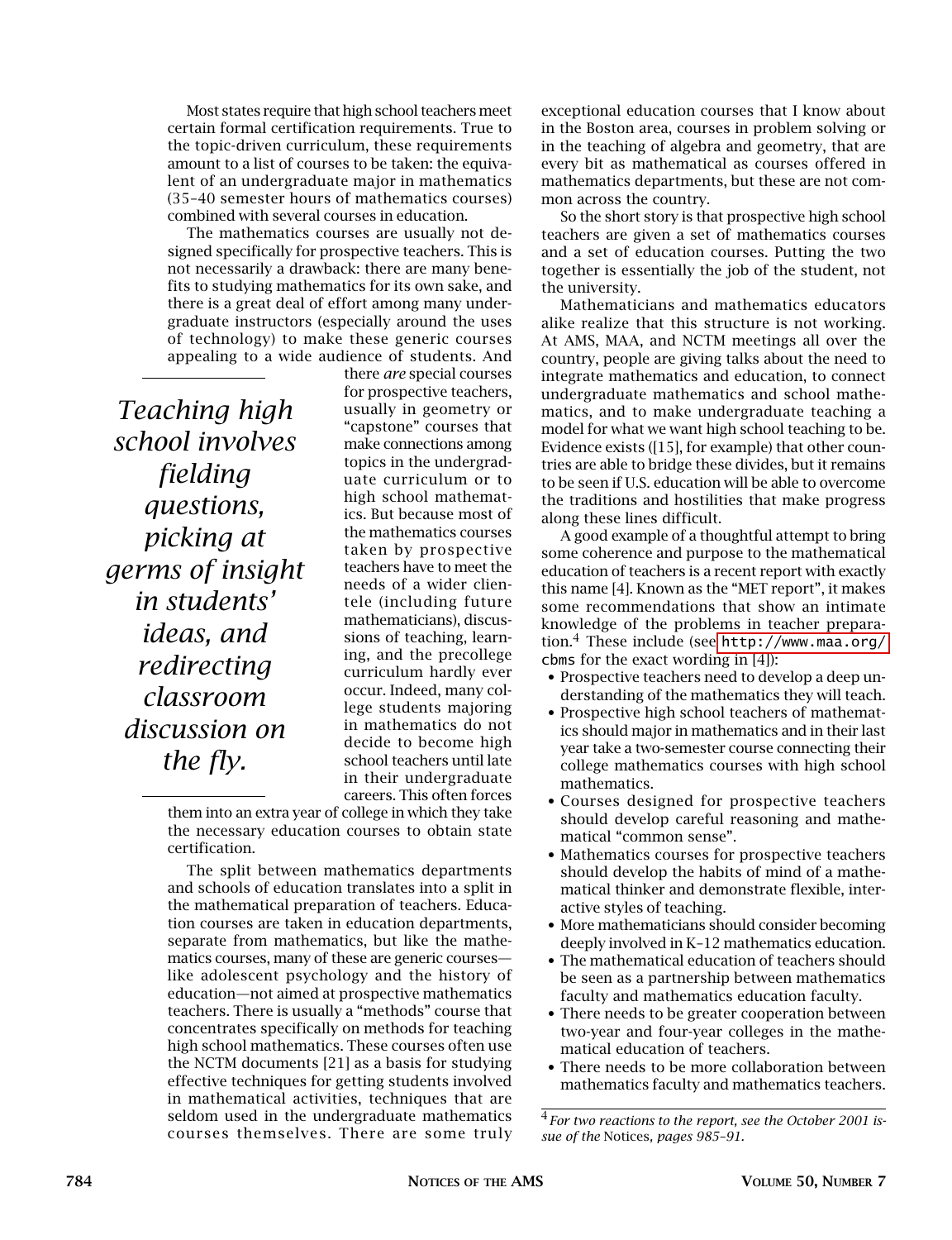• Teachers need the opportunity to develop their understanding of mathematics and its teaching throughout their careers.

The report gives many more insightful details of the difficulties facing reform in teacher preparation, and it takes seriously the structural problems faced by universities—the necessary inclusion of prospective teachers in courses designed to meet the needs of students preparing for other careers, for example. It offers concrete suggestions for meeting its recommendations. MET promises to be very influential in teacher preparation, setting the course for reform over the next few years.

Unfortunately, the specific content recommendations in MET are influenced by the topic-driven nature of U.S. curricula, and while MET gets the statement of the problem exactly right, I am afraid its blueprint for a solution, at least at the high school level, is lacking. For example, its recommendations around abstract algebra have to do with justifying the rules of elementary algebra. Yes, abstract algebra gives an axiomatic foundation for the algebraic transformations involved in precollege algebra, but it does so much *more* than that. Its major themes—decomposition, extension, and representation [12]—underlie and connect huge segments of the precollege curriculum. Algebra shows why polynomial algebra, one of the few universal objects students meet in school mathematics, occupies such a central role in formal calculation. Similarly, number theory does help one understand unique factorization, but, more importantly, major themes like reduction and localization give one a theoretical framework for bringing out the importance of many topics in elementary arithmetic. And Gauss's brilliant breakthrough theory of cyclotomy ties together more topics from school mathematics than almost any other theory in undergraduate mathematics. Number theory is also a basic tool in the *craft* of teaching, especially in the often neglected mathematical techniques of task design [6].

And so it goes. Extension by linearity is central to linear algebra and finds applications in everything from high school geometry to trigonometry, but is never mentioned in [4]. Nor is extension by continuity, completion, or other basic themes in analysis that underlie many topics in school mathematics. The deep applications of multilinear algebra to almost every topic in the secondary curriculum that involves geometric or algebraic symmetry (see [5], for example) would help teachers see genuine uses of determinants in a curriculum that makes almost no mention of them anymore.

This is not the carping of someone interested in trading one set of recommendations for another. Everything I mention above turned out to have frequent, almost weekly, utility in my high school teaching (with every level of course)—this was, for me, mathematics for teaching. And none of it was ever highlighted in my undergraduate courses as a theme worth considering. Some of these things *were* mentioned in my undergraduate courses, but in the same breath the discussion turned to a lowlevel pedantic proof of something like the fact that  $0 \neq 1$  (this is the undergraduate version of the "flatness syndrome" that I describe in *Mathematics for Teaching*). It was not until graduate school that I realized that there are central themes in mathematics and, not coincidentally, that these themes are essential tools in the teaching of mathematics. At the right level of abstraction and in the right contexts, mathematical themes like these would be ideal organizers for courses for prospective teachers.

I find another aspect of [4] disappointing. The recommendation "Mathematics courses for prospective teachers should develop the habits of mind of a mathematical thinker …" is extremely important for many of the reasons I describe in *Mathematics for Teaching*, especially since teaching high school involves fielding questions, picking at germs of insight in students' ideas, and redirecting classroom discussion on the fly. But I am convinced that topic-driven survey courses of the kind most undergraduates take (mainstream linear algebra courses, for example) are not the vehicle for doing this. It is not that they are bad courses, but they are designed for another purpose—that of exposing students to an established mathematical theory. To meet this recommendation, students need an immersion experience in mathematics similar to the one I describe for practicing teachers (PROMYS) in *Mathematics for Teaching*. For all the reasons described there, a sustained immersion in a focused part of the discipline is one of the most valuable experiences a prospective teacher can have. It is a shame that this was not an explicit recommendation in [4].

So far I have described the "typical" path to teaching in a high school via a teacher preparation program in college. In fact, many teachers find their way into classrooms via other routes.

The economics of the job market have put in motion a pendulum that swings from an oversupply of teachers to a teacher shortage. I did not go through a teacher preparation program as an undergraduate, but when I finished college in 1969, the pendulum was in the shortage state, so I got a job with little difficulty. During the 1980s declining enrollments and property tax revolts across the country caused massive layoffs of teachers and other public employees, and all of a sudden there was an overabundance of teachers looking for jobs. Many teacher preparation programs came close to closing down, and mathematics majors and laid-off teachers saw much more opportunity in the high tech industry than in education. Schools went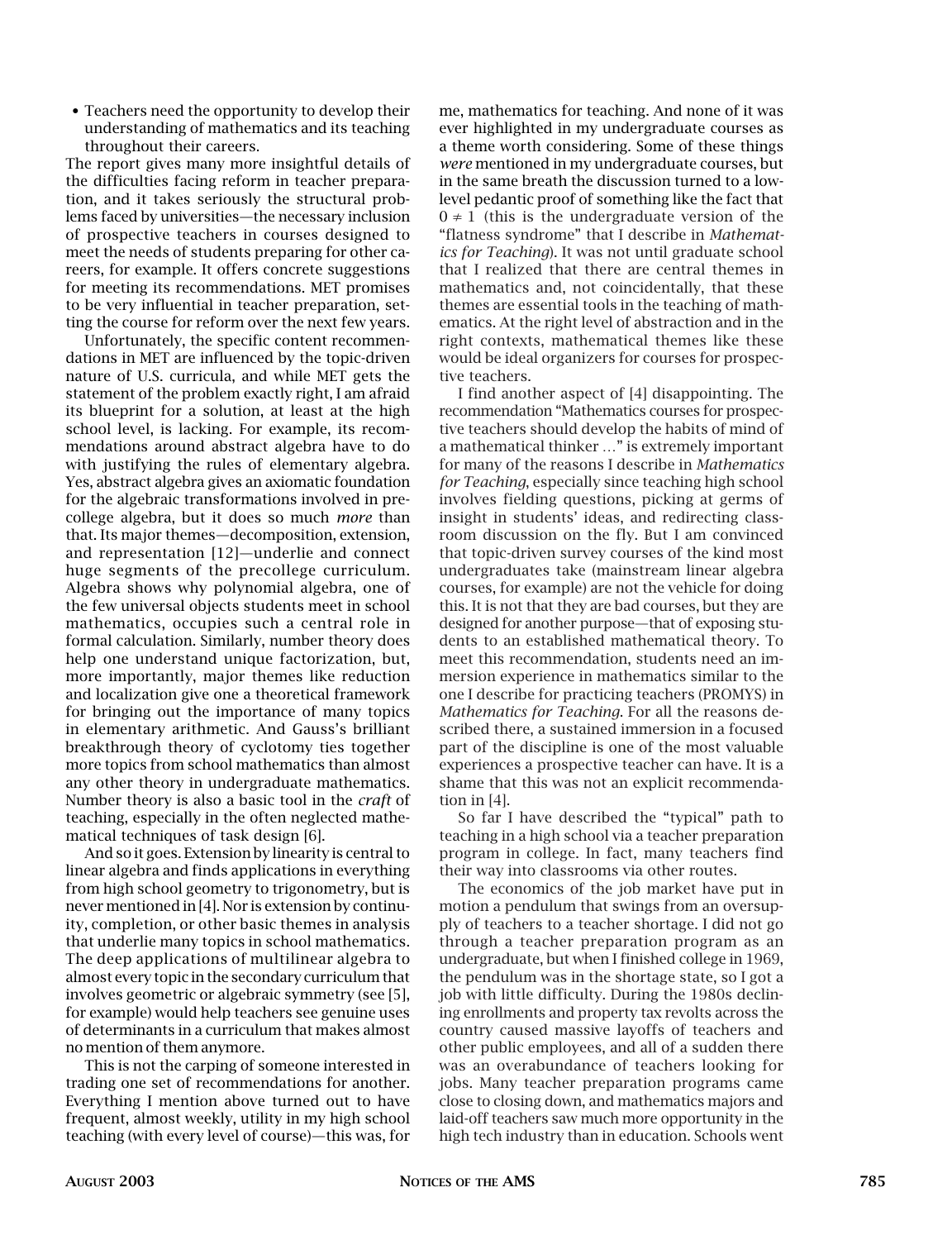for years without taking on new staff. When I started teaching, I was the youngest person in my department. When I left twenty-four years later, I was still almost the youngest member. Teachers of my generation are now starting to retire, and enrollment is going up again. So we are now in a period of severe teacher shortages. Coupled with the downturn in high tech, many people with technical backgrounds are looking to fill the void in schools, and schools are taking them in in droves.

There is evidence [19] that as many as 50,000 inadequately prepared teachers enter the profession each year. By one report [11], 33 percent of the practicing mathematics teachers have neither a major nor a minor in undergraduate mathematics, and these teachers teach 26 percent of the country's mathematics students. To make matters worse, large numbers of qualified teachers leave the profession within five years.

People with many kinds of backgrounds are filling mathematics teaching openings. Some are engineers or scientists with significant mathematics backgrounds that are quite different from the typical undergraduate mathematics major. Some are teachers from other fields—science or computer science and sometimes history and elementary education—who take open mathematics positions looking for more job security. There are even out-of-work mathematicians, trained as researchers in pure or applied mathematics, looking for teaching positions in high schools.

Whereas these "through the back door" entries into the profession are more numerous now than a decade ago, there have always been people who come to teaching from outside teacher preparation programs. Although the efforts to reform undergraduate teacher preparation are crucial, they are invisible to these teachers who enter the profession via other routes. To compensate for this and for the shortcomings of current teacher preparation programs, local districts, states, and the federal government have had to invest heavily in ongoing professional development programs for practicing teachers.

Professional development has become big business in the U.S. Millions of dollars are spent on programs every year, and many large cities have special departments in the central administration devoted to funding and implementing professional development programs. Most states require participation in such programs in order to maintain certification, and many universities and school districts provide alternative certification programs to help people gain the qualifications they need to teach while holding teaching positions via "provisional" certification.

The needs of the teaching force vary so widely that most systems opt for an eclectic menu of professional development offerings ranging from

after-school classes to one-day workshops to organized sequences of such experiences. The content varies widely, too, covering everything from cooperative learning techniques, the use of graphing calculators, and seminars on how to implement a particular curriculum, to what has come to be known as "make and take" workshops, where teachers spend an afternoon or a day working through activities that they can use directly with their students. Because the programs are either one-day seminars or a set of such seminars separated by many weeks, it is very difficult to do any significant mathematics in these programs. The clearly specious assumption (that in *Mathematics for Teaching* I call "know it all before you start teaching") is that the mathematics needed by teachers was learned in college.

### Concluding Remarks

Mathematics as a scientific discipline is quite healthy in the U.S.; each year graduate schools produce a new corps of highly talented Ph.D.'s, many of whom join a research establishment that is among the most productive in the world. And, in addition to mathematical research, my country makes essential contributions to profound advances in technology, science, and finance. All these contributions rest on a bedrock of mathematical expertise that is as solid as any in the world. How then can an educational establishment that produces some of the best minds have so many weaknesses? One answer lies in the huge scale of the educational enterprise. Even if our mathematics programs lost half of our students for each of the twelve years of precollege education (as claimed in [22]), there would still be a large pool of young adults with the preparation needed to major in mathematics in undergraduate school. In fact, many argue that U.S. mathematics education has evolved into a system designed precisely to nurture, from the earliest grades, the talent that will eventually take leading roles in science and technology, often at the expense of a greater mathematical literacy for all high school graduates. Although I do not agree with this assessment, it is certainly true that the upper-level tracks in high school are often taught by the most mathematically expert teachers, and the curricula used in such programs are usually quite traditional, emphasizing the technical expertise needed to succeed in university majors in mathematics and science. And for the truly precocious students who show a knack for mathematics at a young age, there are many extra-curricular opportunities, from summer "math camps" to mentoring programs. The teacher counterpart for one such program (PROMYS) is described in *Mathematics for Teaching*. PROMYS (Program in Mathematics for Young Scientists) for *students* has been in existence for over ten years